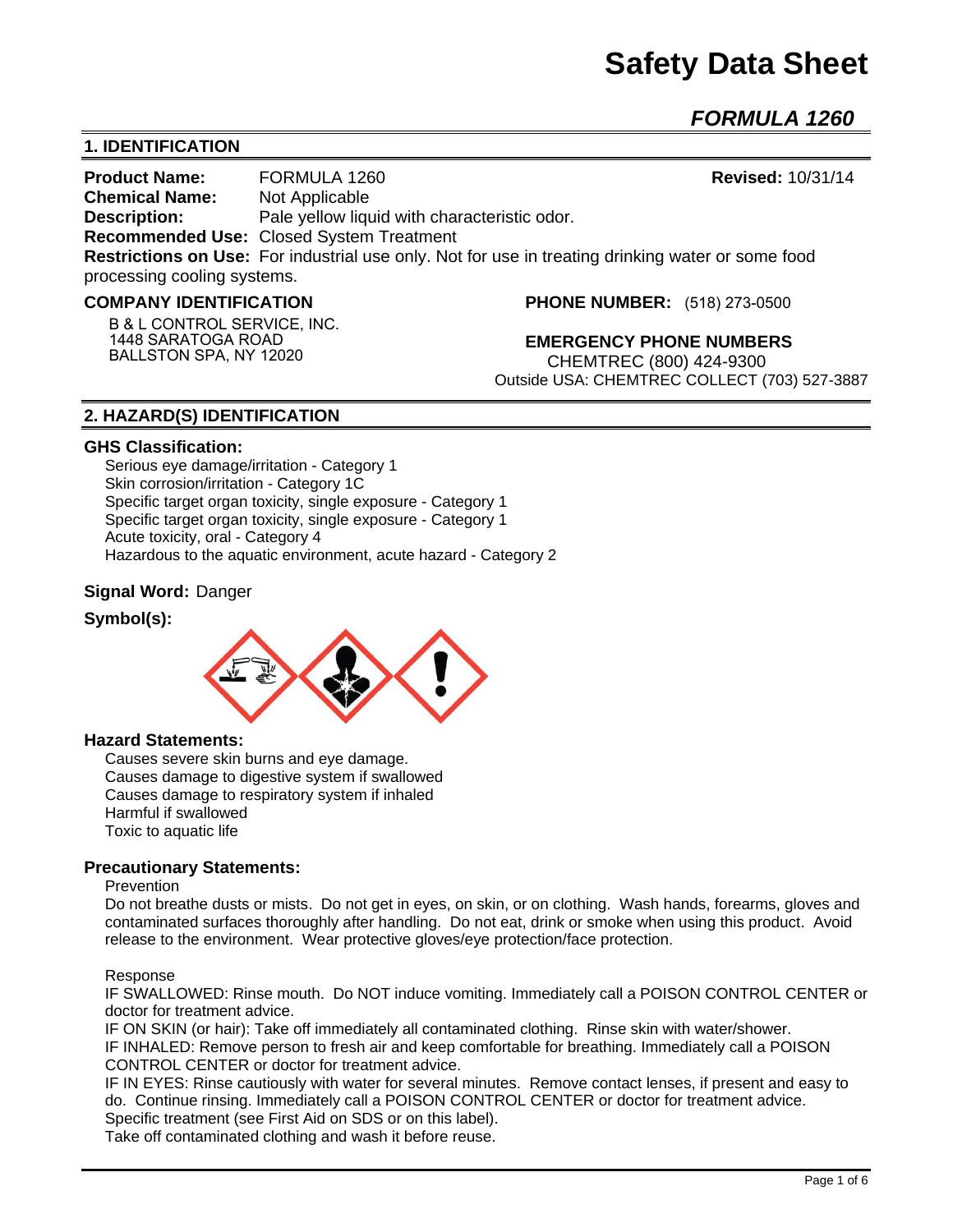IF exposed or concerned: Call a POISON CONTROL CENTER or doctor for treatment advice.

Storage Store locked up.

#### **Disposal**

Dispose of contents/container in accordance with local, regional, national and international regulations.

#### **Hazards Not Otherwise Classified:** None Known.

#### **Percentages of Components with Unknown Acute Toxicity:**

 Dermal: 23% Inhalation: 23%

#### **3. COMPOSITION / INFORMATION ON INGREDIENTS**

| <b>CHEMICAL INGREDIENTS</b>                       | <b>CAS NO.*</b> | PERCENT (%)** |
|---------------------------------------------------|-----------------|---------------|
| A. Hazardous Ingredients                          |                 |               |
| SODIUM NITRITE                                    | 7632-00-0       | 12% - 22%     |
| SODIUM HYDROXIDE                                  | 1310-73-2       | $< 5\%$       |
| TOLYLTRIAZOLE, SODIUM SALT                        | 64665-57-2      | $< 5\%$       |
| <b>B. Other Ingredients</b>                       |                 |               |
| <b>MOLYBDATE SALT</b>                             | 10102-40-6      | M             |
| 2-PROPENOIC ACID, POLYMER WITH SODIUM PHOSPHINATE | 71050-62-9      | M             |
| <b>BORATE SALT</b>                                | 1303-96-4       | M             |

#### **Legend: L=<1%; M=1-10%; H=>10%**

**\* Exposure limit and regulatory information in Sections 8 & 15**

**\*\* Exact percentage is a trade secret. Concentration range is provided to assist users in providing appropriate protections.**

#### **4. FIRST AID MEASURES**

- **Eye Contact:** Immediately flush with clean, cool water for 15 minutes and if irritation persists, get medical attention.
- **Skin Contact:** Immediately wash skin with soap and plenty of water while removing contaminated clothing, for at least 15 minutes. If irritation persists, get medical attention. Launder contaminated clothing before reuse.
- **Inhalation:** No adverse effects anticipated by this route of exposure. If effects occur, remove patient to fresh air and give artificial respiration via a suitable mechanical device such as a bag and mask if required and get medical attention. Do not use mouth-to-mouth resuscitation.
- **Ingestion:** Do not induce vomiting. Rinse mouth with copious quantities of water first and get immediate medical attention. Drink several glasses of water. Never give anything by mouth to an unconscious person. If vomiting occurs, keep airways clear.
- **Note to Physician:** There is no specific antidote. Treatment of overexposure should be directed at the control of symptoms and the clinical condition of the patient. Aspiration may cause lung damage. Probable mucosal damage may contraindicate the use of gastric lavage.

#### **Most Important Symptoms/Effects:**

- **Eye Contact:** May cause severe irritation or burns. Prolonged contact may cause irreversible damage and/or blindness.
- **Skin Contact:** Prolonged contact may cause irritation, rash or burns. Severity is generally determined by concentration of solution and duration of contact.
- **Inhalation:** Inhalation of mist may be irritating; a stinging sensation may be experienced. May cause damage to the upper respiratory tract and lungs under severe conditions.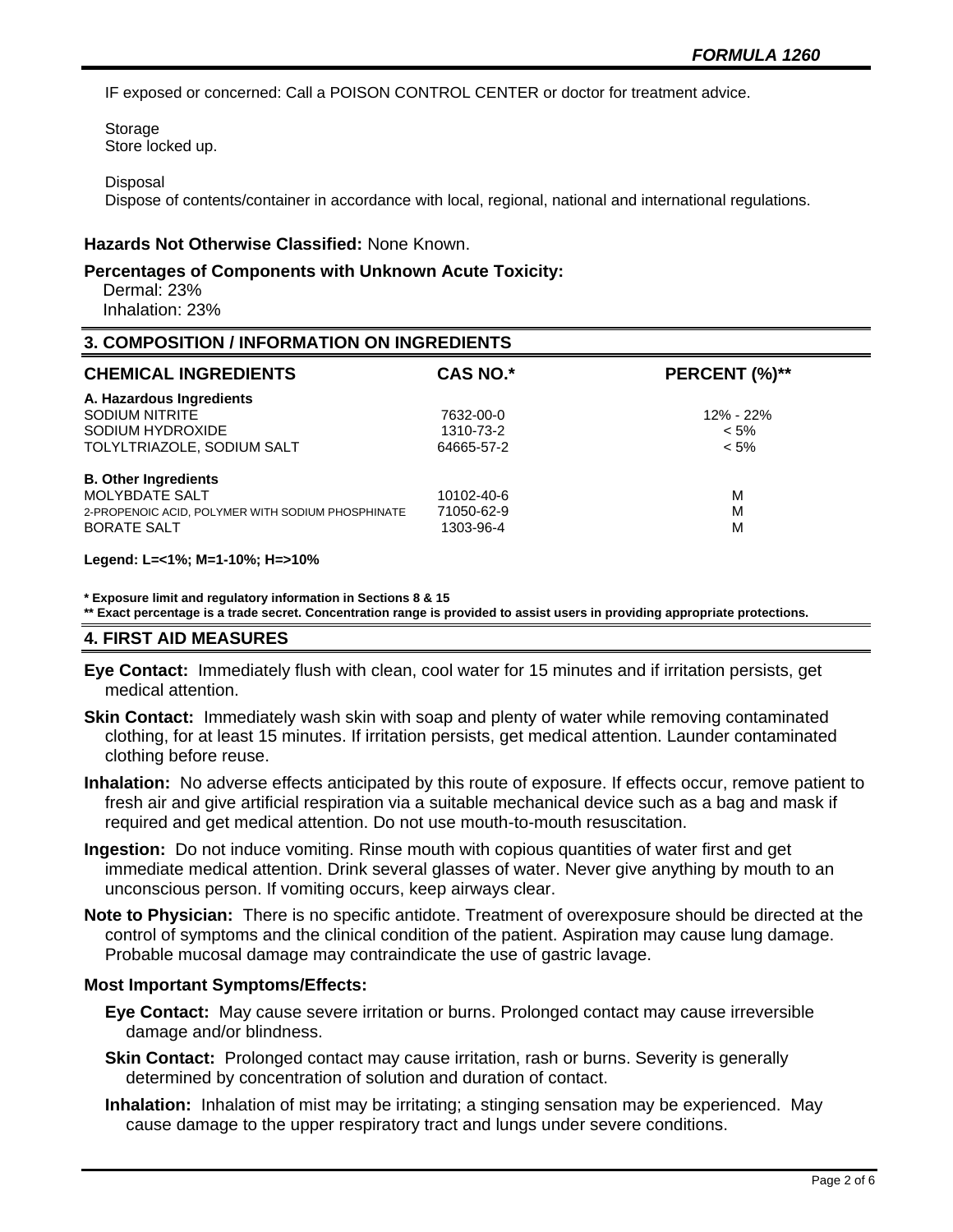**Ingestion:** May be toxic. May cause severe irritation or burns of the mouth, throat, and internal tissues resulting in possible nausea and/or vomiting. Large amounts can result in acute toxic effects which may be fatal.

**Indication of Immediate Medical Attention and Special Treatment, if Necessary:** Other than acute, none known. See section 11 for toxicological information.

## **5. FIRE FIGHTING MEASURES**

- **Suitable (and Unsuitable) Extinguishing Media:** Flood with water. Heavy water jet advantageous.
- **Specific Hazards Arising from the Chemical:** Product is corrosive to eyes, skin, and respiratory system. Closed containers may rupture (due to buildup of pressure) when exposed to extreme heat. If evaporated to dryness, some product residuals may burn. Thermal decomposition may release oxides of carbon and nitrogen. The dry nitrite is an oxidizing agent and can supply oxygen to stimulate or accelerate the combustion of other combustibles.

**Special Protective Equipment and Precautions for Fire-Fighters:** Wear self-contained breathing apparatus and full turn-out gear. Approach fire from upwind direction. If possible, move containers away from fire. Cool fire exposed containers with water spray. If containers rupture or leak, product may evolve irritating or toxic gas under extreme heat. Contain runoff

# **6. ACCIDENTAL RELEASE MEASURES**

## **Spill Containment and Clean-up Instructions:**

Wear suitable protective equipment found in section 8. Small spills may be flushed with copious quantities of water, preferably to a sanitary sewer or waste treatment facility. Larger spills should be diked to prevent runoff and then absorbed in sand or other inert absorbent for disposal. The area may then be flushed with copious quantities of water. Floor may be slippery; use care to avoid falling. Avoid release of this product into the environment to prevent contamination of soil, sewers, natural waterways and/or groundwater. See Section 12 for Ecological Information.

## **7. HANDLING AND STORAGE**

## **Handling and Storage:**

Store in a cool, dry, well ventilated area, between 10°C and 49°C. Keep containers tightly closed when not in use and follow all recommended safety precautions when handling the material. Keep out of sun and away from heat or open flame. Keep away from incompatible materials. See Section 10 for incompatible materials.

## **8. EXPOSURE CONTROL / PERSONAL PROTECTION**

**Engineering Controls:** General ventilation expected to be satisfactory

## **PERSONAL PROTECTION EQUIPMENT**

**Respiratory:** Not normally required.

**Eyes and Face:** Chemical resistant goggles or face shield.

**Hands and Skin:** Chemical resistant rubber, neoprene latex or PVC

**Other Protective Equipment:** Eyewash station in area of use. Wear long sleeve shirt, long pants, and boots.

## **EXPOSURE GUIDELINES**

**Exposure Limits:**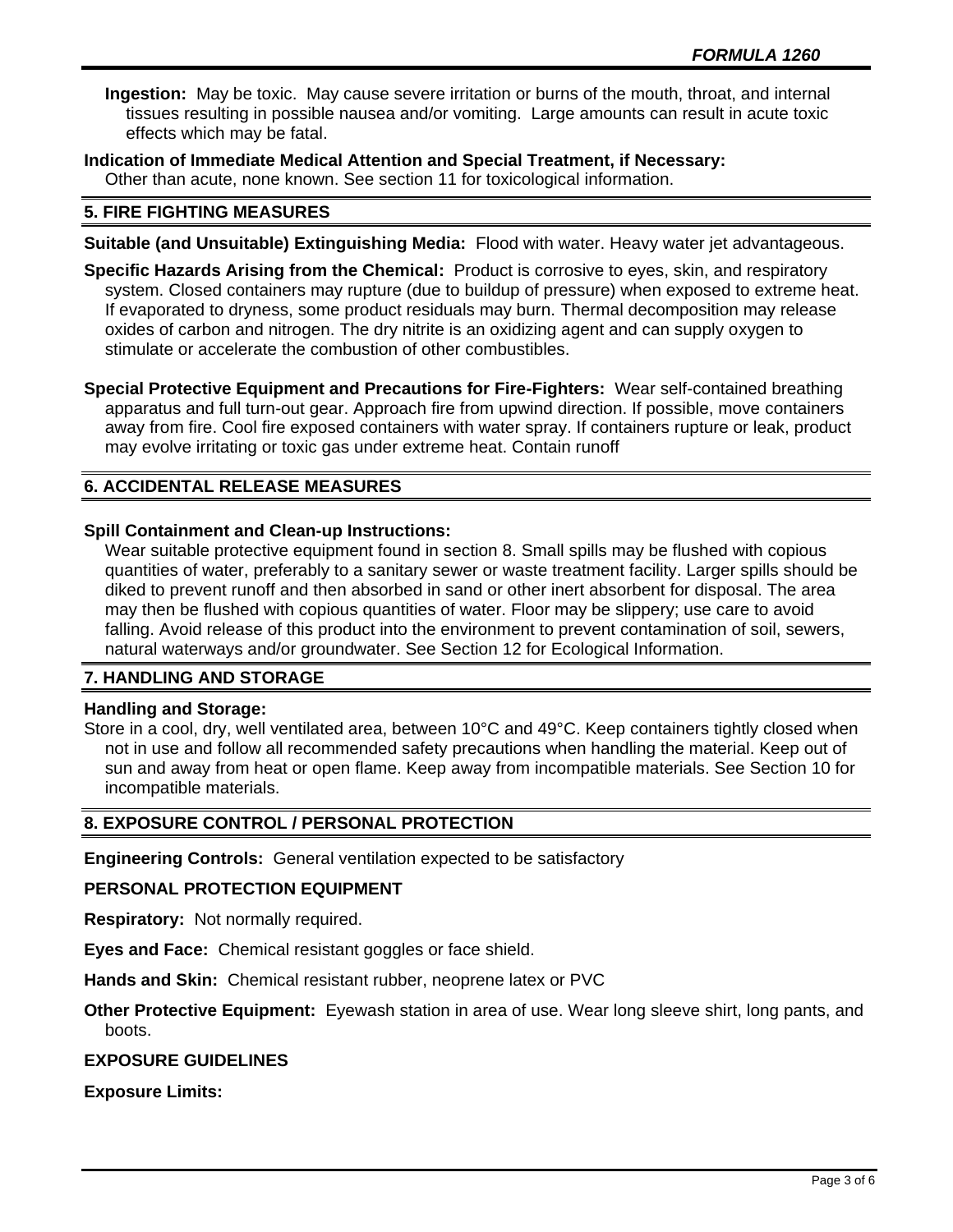# **COMPONENT TLV** MOLYBDATE SALT 0.5 mg/m<sup>3</sup>(Mo)

SODIUM HYDROXIDE 2 mg/m3

# **9. PHYSICAL AND CHEMICAL PROPERTIES**

| <b>Appearance and Odor:</b>         | Pale yellow liquid with characteristic odor. |                                        |                        |
|-------------------------------------|----------------------------------------------|----------------------------------------|------------------------|
| <b>Odor Threshold:</b>              | N.D.                                         | <b>Vapor Pressure:</b>                 | N.A.                   |
| pH (undiluted):                     | $12.4 - 12.9$                                | <b>Vapor Density:</b>                  | <1                     |
| <b>Freeze Point:</b>                | $<$ -4°C (25°F)                              | Specific Gravity(@22°C):               | $1.185 - 1.195$        |
| <b>Boiling Point:</b>               | $>100^{\circ}$ C (212°F)                     | <b>Solubility in Water:</b>            | Complete               |
| <b>Flash Point:</b>                 | <b>None</b>                                  | <b>Partition Coefficient:</b>          | N.D. (n-octanol/water) |
|                                     |                                              | <b>Auto-Ignition Temperature:</b>      | N.D.                   |
| <b>Evaporation Rate:</b>            | 1.0                                          | <b>Decomposition Temperature: N.D.</b> |                        |
| Flammability (solid, gas): No       |                                              | <b>Viscosity:</b>                      | N.D.                   |
| Flammable Limits in Air: LFL - N.A. |                                              |                                        |                        |
|                                     | $UFL - N.A.$                                 |                                        |                        |

## **10. STABILITY AND REACTIVITY**

**Reactivity:** Not normally reactive at normal temperatures and pressure.

**Chemical Stability:** Stable under normal conditions

**Possibility of Hazardous Reactions:** Will not occur under normal conditions.

**Conditions to Avoid:** Avoid excessive heat, sparks or open flames.

- **Incompatible Materials:** Hazardous reactions can occur with acids, ammonium compounds, reducing agents: particularly cyanides, thiocyanates and thiosulfates, certain combustibles and organics.
- **Hazardous Decomposition Products:** Thermal decomposition may release oxides of carbon and nitrogen. The dry nitrite is an oxidizing agent and can supply oxygen to stimulate or accelerate the combustion of other combustibles.

## **11. TOXICOLOGICAL INFORMATION**

**Ingestion Testing:** Rat, LD50: 475 mg/kg\*

**Skin Testing: None established for this product.** 

**Inhalation Testing:** None established for this product.

\*Calculated based on GHS acute toxicity formula.

## **CHRONIC TOXICITY DATA**

**Sensitization Testing:** None established for this product.

**Other Testing:** None established for this product.

**Routes of Exposure:** Eyes, Ingestion, Inhalation, Skin.

**Eye Contact:** May cause severe irritation or burns. Prolonged contact may cause irreversible damage and/or blindness.

**Skin Contact:** Prolonged contact may cause irritation, rash or burns. Severity is generally determined by concentration of solution and duration of contact.

**Inhalation:** Inhalation of mist may be irritating; a stinging sensation may be experienced. May cause damage to the upper respiratory tract and lungs under severe conditions.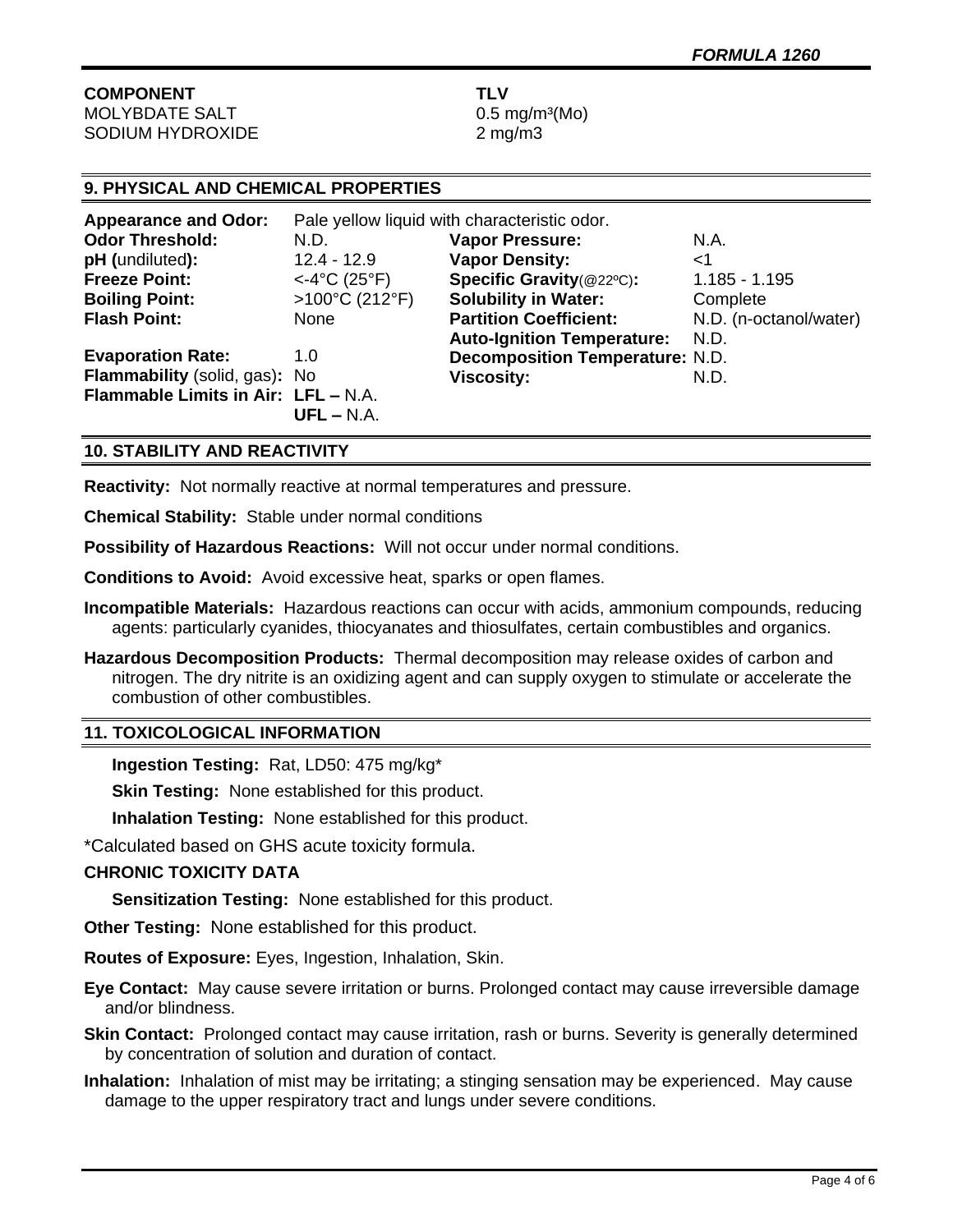**Ingestion:** May be toxic. May cause severe irritation or burns of the mouth, throat, and internal tissues resulting in possible nausea and/or vomiting. Large amounts can result in acute toxic effects which may be fatal.

**Medical Conditions Aggravated by Exposure:** None known.

**Chronic Effects from Repeated Overexposure:** Other than short term effects, none established.

## **12. ECOLOGICAL INFORMATION**

**Aquatic Toxicity Data:** Water Flea, Ceriodaphnia dubia, LC50/48hr: 3.88 mg/l

**Product Fate Data:** None established for this product.

**Biodegradation Data:** None established for this product.

#### **13. DISPOSAL CONSIDERATIONS**

**Waste Disposal:** Dispose of in accordance with local, regional, national and international regulations. Contact the Hazardous Waste representative at the nearest EPA Regional Office for guidance. Container Disposal: Triple rinse container (or equivalent) promptly after emptying and offer for reconditioning if appropriate. Empty the rinsate into application equipment or a mix tank or store rinsate for later use or disposal.

## **14. TRANSPORT INFORMATION**

## **US DEPARTMENT OF TRANSPORTATION (DOT) INFORMATION**

**UN/NA ID Number:** UN3266 **Proper Shipping Name:** CORROSIVE LIQUID, BASIC, INORGANIC, N.O.S. (CONTAINS SODIUM HYDROXIDE) **Hazard Class:** 8 **Packing Group:** PGIII

# **VESSEL TRANSPORT (IMO/IMDG)**

**UN/NA ID Number:** UN3266 **Proper Shipping Name:** CORROSIVE LIQUID, BASIC, INORGANIC, N.O.S. (CONTAINS SODIUM HYDROXIDE) **Hazard Class:** 8 **Packing Group:** PGIII **Marine Pollutant:** No

## **15. REGULATORY INFORMATION**

## **US FEDERAL REGULATIONS**

**TSCA:** All ingredients listed or exempt from listing. **CERCLA and/or SARA RQ:** No ingredients listed in this section. **SARA Section 302 Hazard Class:** No ingredients listed in this section. **SARA Section 311/312 Chemicals:**  Acute Health Hazard: Yes Chronic Health Hazard: No Fire Hazard: No Sudden Release of Pressure Hazard: No Reactive Hazard: No **SARA Section 313 Chemicals:** No ingredients listed in this section.

## **STATE REGULATIONS**

This product does not contain any ingredients known to the State of California to cause cancer.